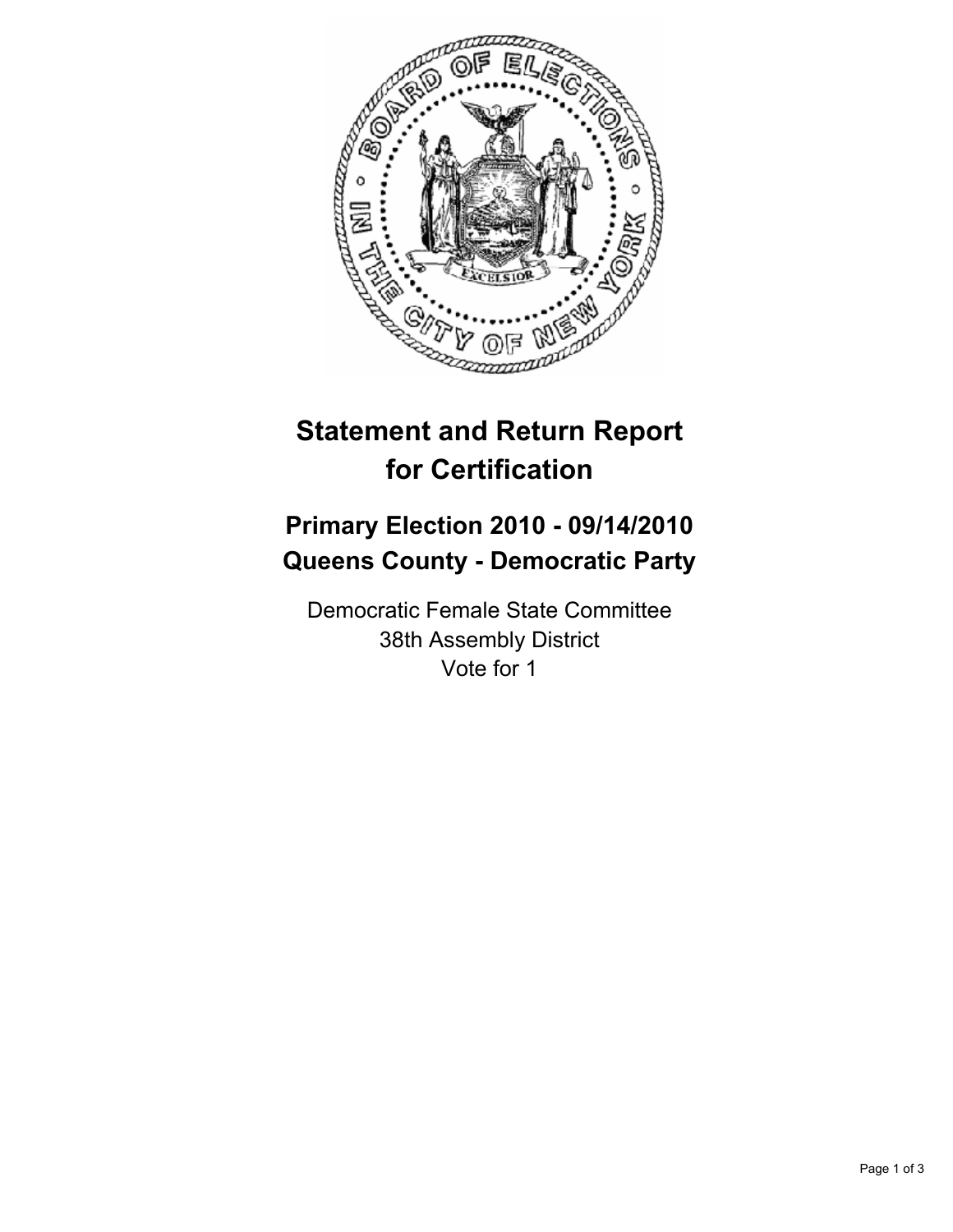

### **Assembly District 38**

| <b>Total Votes</b>           | 1.754 |
|------------------------------|-------|
| ELIZABETH CROWLEY (WRITE-IN) |       |
| ELEANOR ERRANTE              | 861   |
| MARIA JIMENEZ D'AMICO        | 892   |
| AFFIDAVIT                    | 19    |
| ABSENTEE/MILITARY            | 57    |
| <b>EMERGENCY</b>             | 0     |
| <b>PUBLIC COUNTER</b>        | 2,648 |